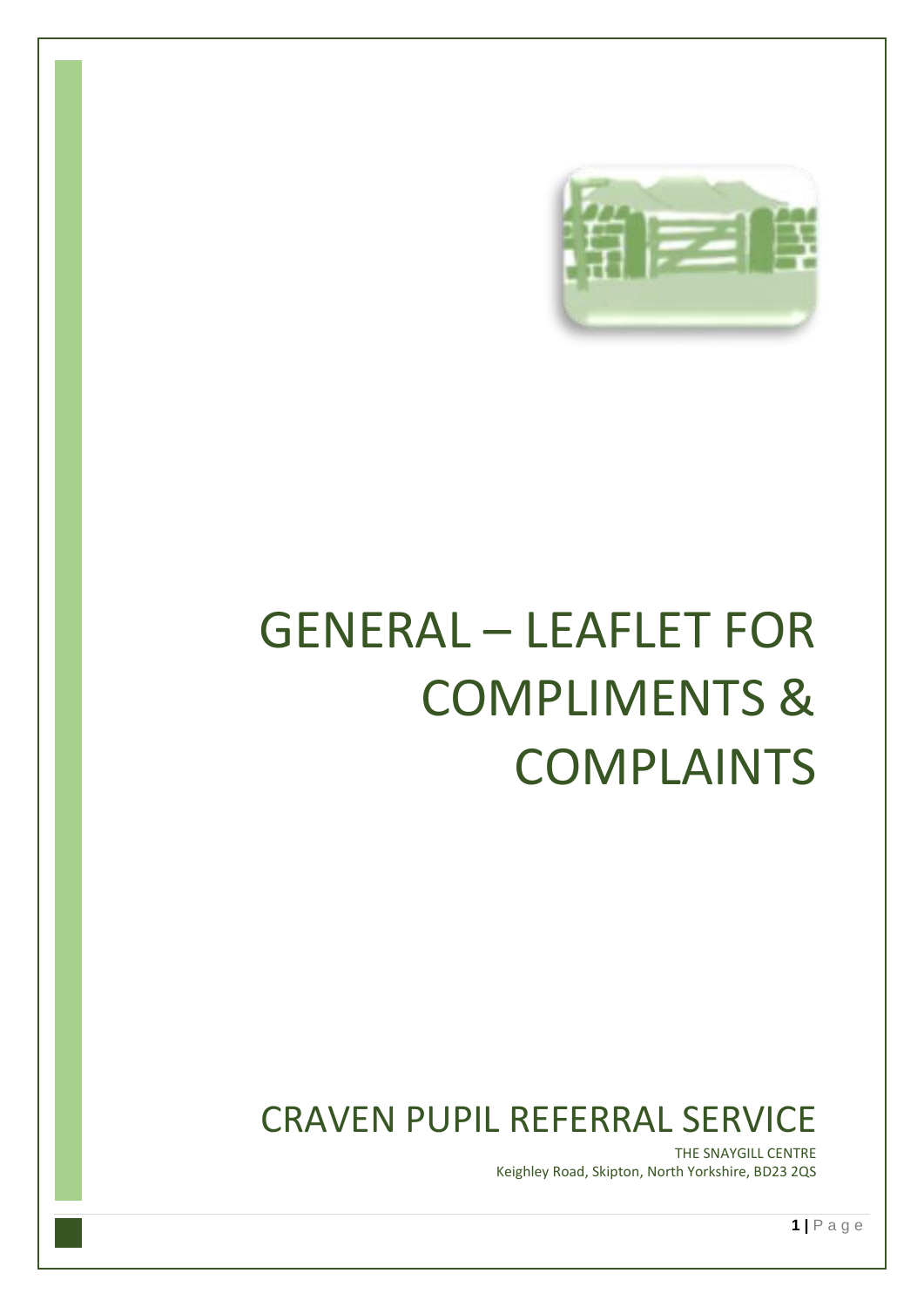**Drafted: 01 2016 Date of First Issue:** September 2009 **MC Ratification Date:** January 2016 **Review Cycle:** 3 Years **Review Date:** January 2019 **Latest Review Amendments:** Update to adopt NYCC policy

# **CONTENTS**

- 1. Introduction
- 2. How to let the school know about the complaint Parent/Carer
- 3. How to let the school know about the complaint not a Parent/Carer
- 4. Complaints against Governors
- 5. Complaint Stages
- 6. Management Committee Ratification
- 7. Complaint Form
- 8. Compliment Procedure
- 9. Compliment Form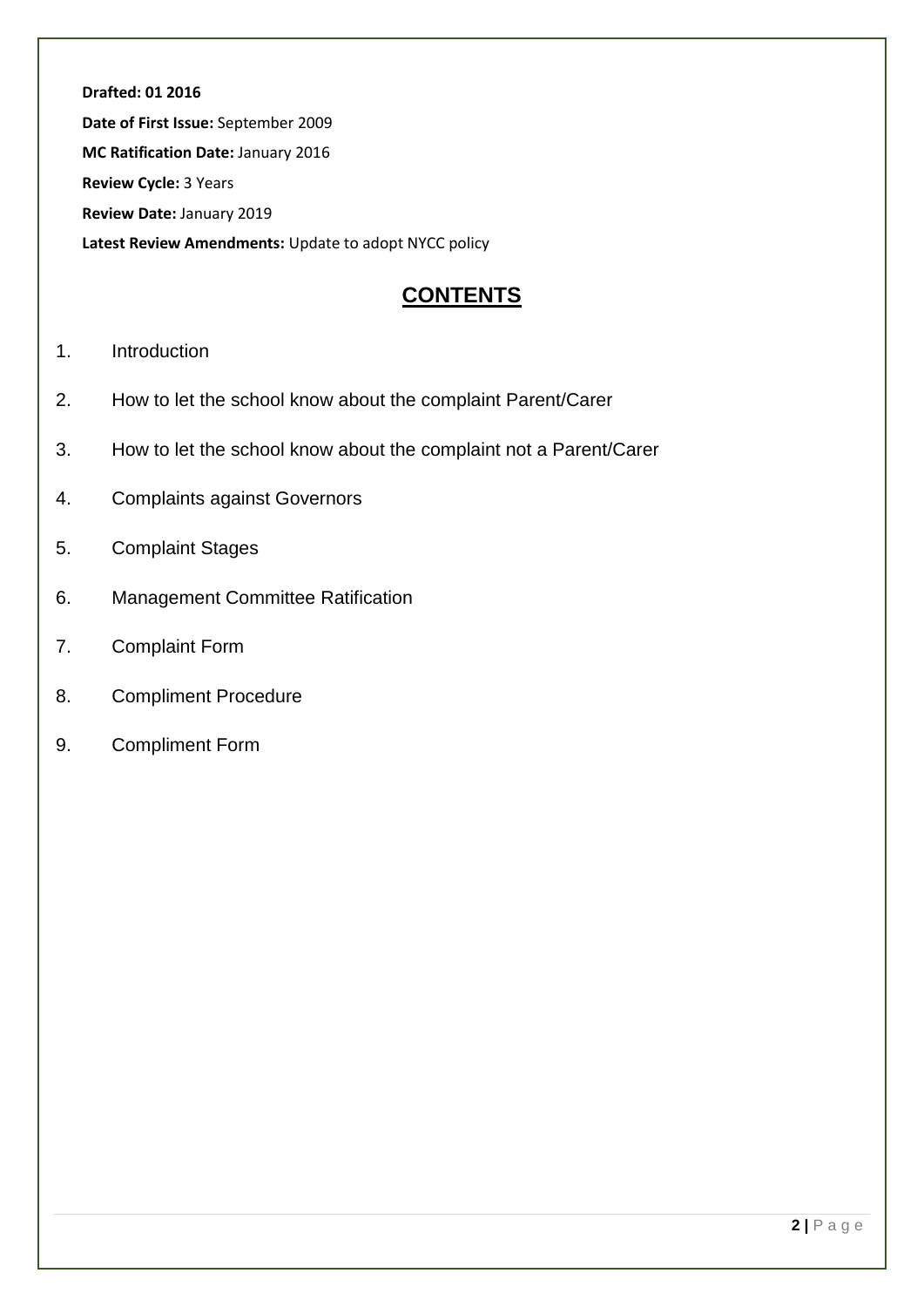## **Leaflet for Compliments and Complaints**

### **Craven Pupil Referral Service**

#### **1.0 Introduction:**

What to do if you have a concern or a complaint?

We aim to work closely with everyone to ensure that all children can learn and play happily at school. We view all complaints in a positive way, as it helps the school improve its practices.

However, sometimes problems do occur and the best person to talk to first if you have a child in school is usually your child's class/form or subject teacher. If you do not have a child in school please talk to the headteacher.

If you are still worried or concerned, the head teacher will be happy to talk to you at a mutually convenient time. Please contact the school office to make an appointment to talk to the Headteacher or write to the Headteacher explaining your complaint and what you would like to happen now.

This is part of a full procedure which all schools have in place and has been approved by the Governing Body. If the Headteacher cannot resolve the issue or if the complaint is about the Headteacher you should then write to the Chair of Governors. If your complaint is about a governor or governors please write to the Clerk of the Governing Body through the school.

Full details of our complaints procedure can be found in this leaflet or look on the school's website for further information.

Please do not hesitate to contact us – we look forward to hearing from you

#### **2.0 I am a parent or carer of a child in school, how do I let the school know that I have a concern or complaint?**

The first action you need to take is to contact your child's class teacher or subject teacher and let the school know as soon as possible that you have a concern or a complaint and give the school the opportunity to investigate the matter properly.

Most concerns or complaints can be sorted out this way. Remember, do not leave it too long to report your concern because it can be difficult to investigate something that happened some time ago. It is also helpful if you can provide a short written statement of your concern or complaint. This will help to avoid any misunderstanding and provides a written record of your concern or complaint.

This is known as the "informal" stage and the school will do everything possible to address your concerns at this stage.

#### **3.0 I am not a parent/carer but would like to complain how do I let the school know?**

Please make an appointment to see the headteacher.

Most complaints can be resolved informally in this manner. Remember, do not leave it too long to report your concern because it can be difficult to investigate something that happened some time ago. It is also helpful if you can provide a short written statement of your concern or complaint. This will help to avoid any misunderstanding and provides a written record of your concern or complaint.

This is known as the "informal" stage and the school will do everything possible to address your concerns at this stage.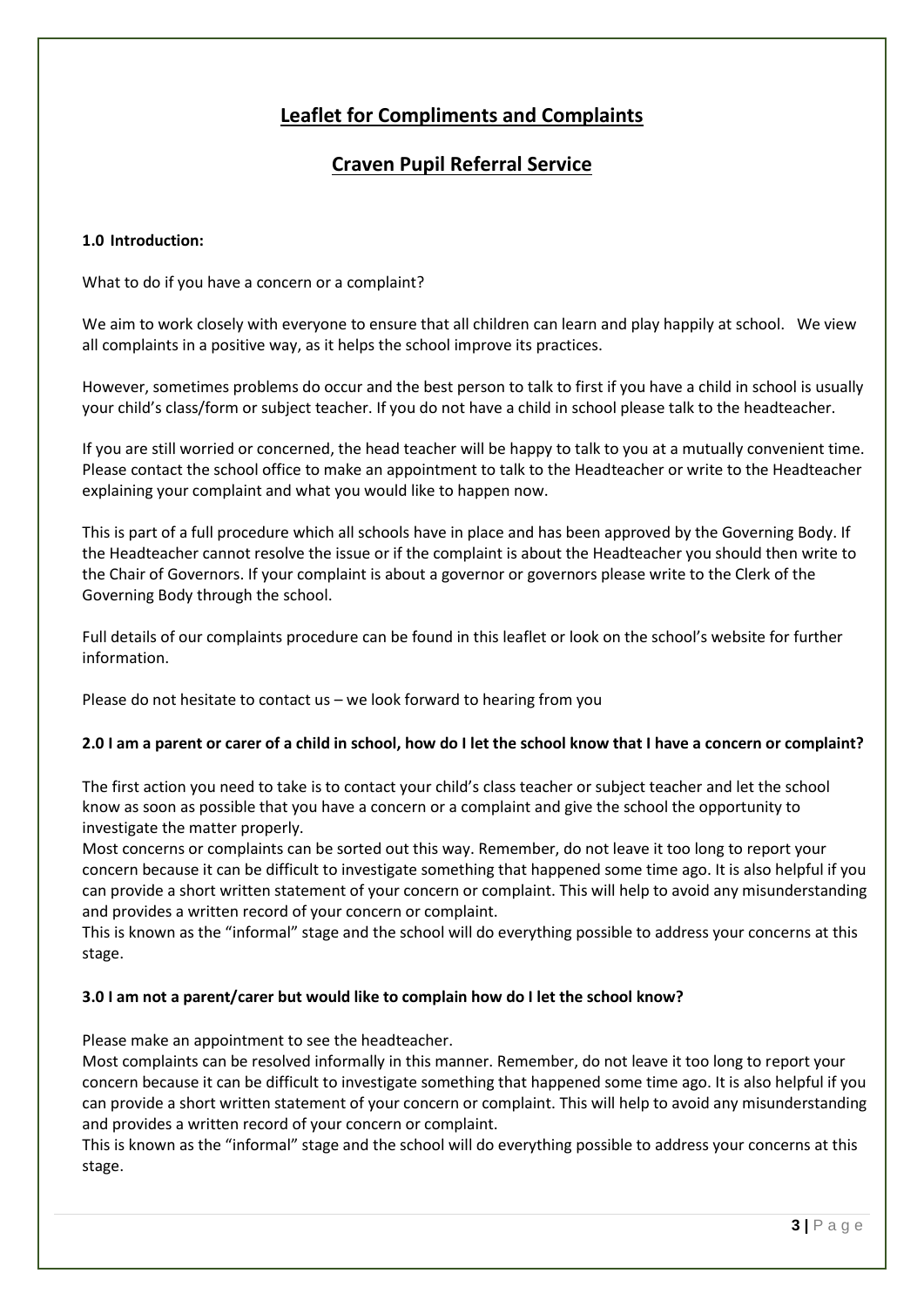#### **4.0 I would like to complain about a governor or governors what should I do?**

Write to the Clerk of the Governing Body through the school. Please remember to include what outcome you would need to resolve the issue.

#### **5.0 COMPLAINT STAGES**

#### **Formal Complaint Stage One**

If you feel that the class or subject teacher or the informal talk with the headteacher has not resolved the issue you can now take the complaint through a formal procedure.

All schools have in place a complaints procedure. This is a formal process which enables you and the school to address your concerns. It is very important that you follow the procedures carefully to ensure that the school can do everything possible to resolve the issue. It is particularly important that you do not miss out any stages or try to solve the matter in other ways as this may prevent the school from dealing with your complaint in the correct manner.

To begin this process you must write to the Headteacher explaining clearly and briefly what your concern is and what outcome you would like to see to resolve it. Please use the form provided if you prefer (see end of leaflet).

If your complaint is regarding the Headteacher then please go to Stage 2.

#### **What if my complaint is about the Headteacher?**

You will need to write to the Chair to the Governing Body at the school and explain your complaint again stating what outcome would resolve your issue. The Chair or a governor delegated by them will investigate your complaint as if it was under the second stage of the procedure (see below).

#### **Formal Complaint Stage One: Timescale**

The designated member of staff/Headteacher will send an acknowledgement letter within 5 working days of receiving the written complaint and will confirm details of the complaint to be investigated and who will be investigating the complaint.

The designated member of staff/Headteacher will write to the complainant within 20 working days of receipt of the complaint and advise him/her of the outcome of the investigations in writing.

#### **THE SECOND STAGE.**

#### **What if I am not satisfied with the outcome of the investigation?**

If you are not satisfied with the outcome of the first stage of the investigation or the complaint is against the Headteacher, you can move to the second stage of the formal process.

You now need to write to the Chair of the Governing Body and explain your complaint clearly and briefly stating what outcome you want to resolve the issue. If the Headteacher has previously considered the complaint, state why you are dissatisfied with the response, and what outcome you hope to achieve.

The Chair or a governor delegated by him or her will investigate your complaint. This may include meeting with you. You may be accompanied at any meeting by a friend or adviser but you must tell the Chair in advance that you will be accompanied. The Chair, or the designated governor, will then write to you with the outcome of their investigations.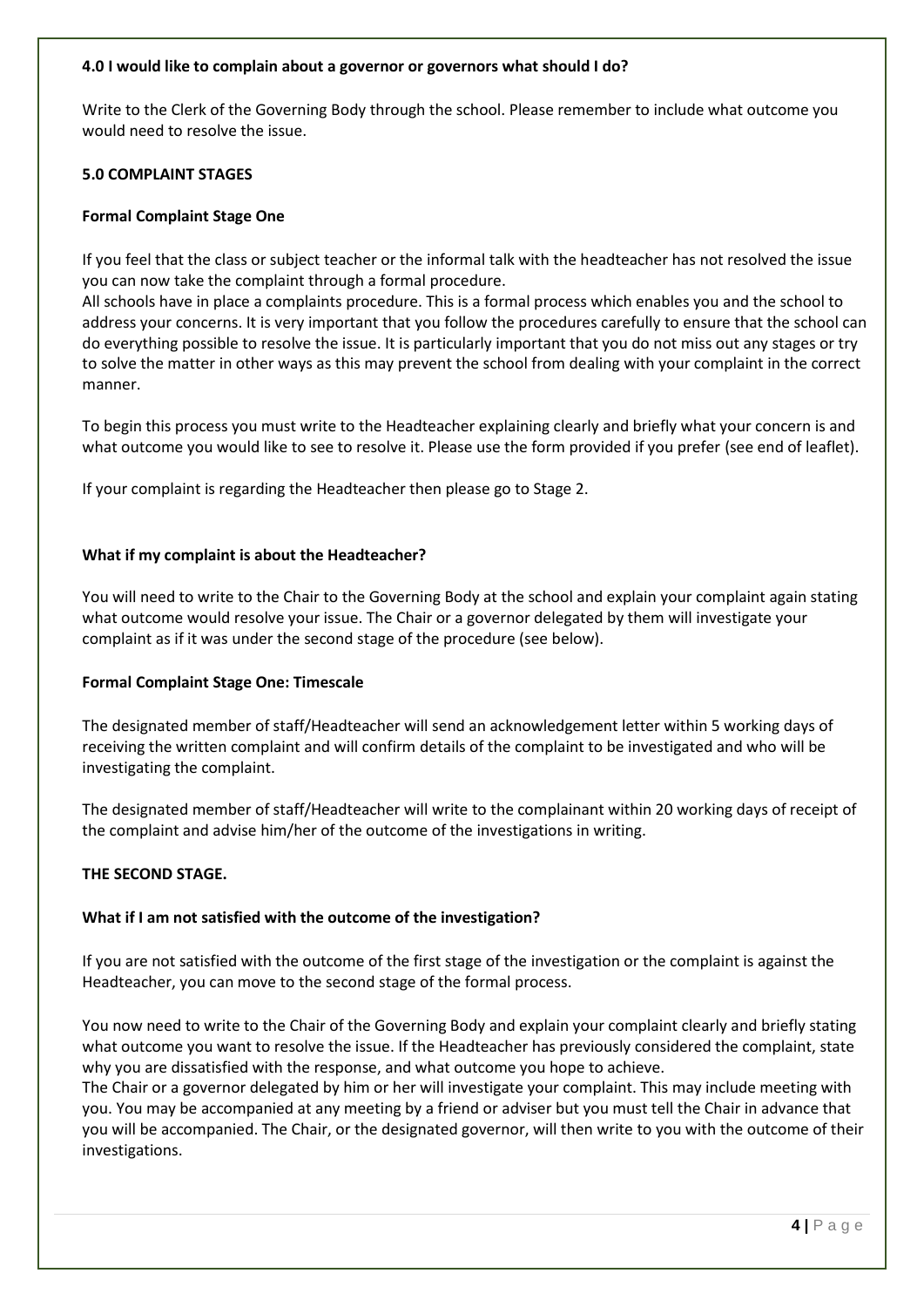#### **Formal Complaint Stage Two Timescale**

The Chair will send an acknowledgement within 5 working days of receiving the request.

The Chair will write to the complainant within 20 working days of receipt of the complaint and advise him/her of the outcome of the investigations in writing.

#### **THE THIRD STAGE.**

#### **If I am still not satisfied is there anything else that I can do?**

You can write to the Clerk to the Governing Body at the school and ask that your complaint be considered by the Complaints Panel of the Governing Body. The Panel will not include any governor who was involved in the prior investigation of the complaint or anyone who has prior knowledge of the complaint. This is why it is very important that you follow the procedure carefully and do not involve other governors in the complaint before this stage.

The Clerk to the Governing Body will arrange a hearing by the Panel and you will be invited to attend the hearing (with a friend or adviser) to explain your complaint.

The Clerk will write to you and make sure that you are kept fully informed and guide you through the procedure.

After the hearing, the Chair of the Panel will write to you and let you know the Panel's decision.

#### **Formal Complaint Stage Three Timescale**

The Clerk will acknowledge the request within 5 working days of receiving the request. The Clerk will set up a panel hearing within 20 working days.

At least 7 working days prior to the meeting the clerk will:

- notify all parties of the date, time and place of the hearing;
- provide all parties with a copy of any written representations submitted;
- provide all parties with details of the format of the hearing;
- ask the parties whether they have any particular needs for the meeting e.g. induction loop, translator etc;
- confirm who will be in attendance at the hearing or whether they wish to rely upon written submissions.

Within 5 working days following the hearing the clerk shall:

inform all the parties concerned in writing of the decision(s) of the Panel;

#### **I am making a complaint about a governor what should I do?**

Write to the Clerk of the governing body. Explain the issue and what resolution you are seeking. If the complaint is about an individual governor the Chair, or a designated governor if it is about the Chair, will investigate the issue and write to you with the findings. If after this stage you are still seeking a resolution you will need to write the Clerk again and request a third stage panel appeal. This will be conducted as above.

#### **The time scales are as above.**

If your complaint is about the full governing body please write to the Clerk as above. The Clerk will liaise with the Local Authority to resolve the issue. This process is under review and will be updated when the DFE have updated their procedures.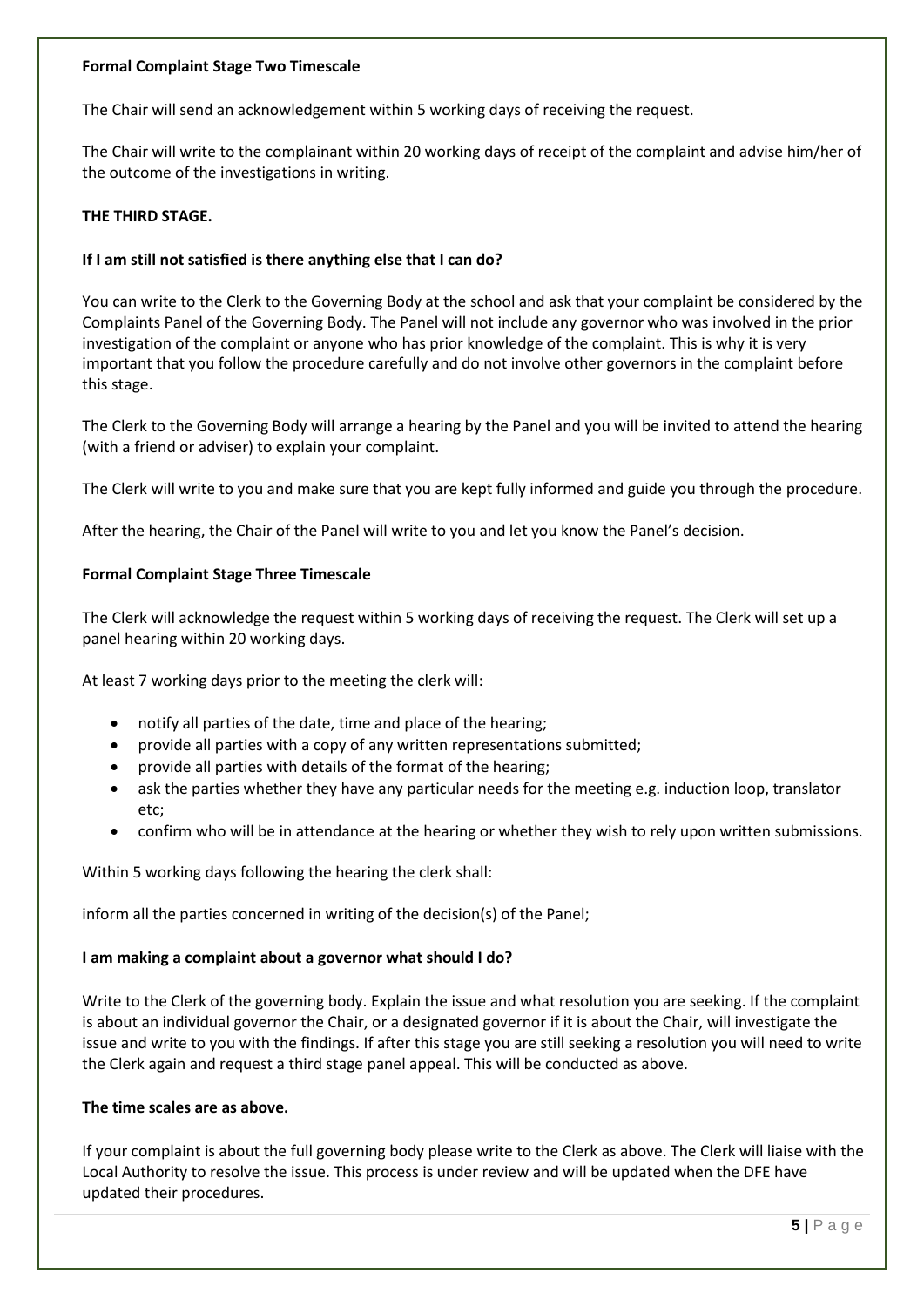#### **The time scales are as above.**

#### **If I am still not satisfied is there anything else that I can do?**

Once the Panel has made its decision then that is the final step in the school's Complaints Procedure. If you feel that the governing body has acted or intends to act unreasonably or that it has failed to discharge its duties then you can write to the Department for Education, 2nd Floor, Piccadilly Gate, Manchester M1 2WD.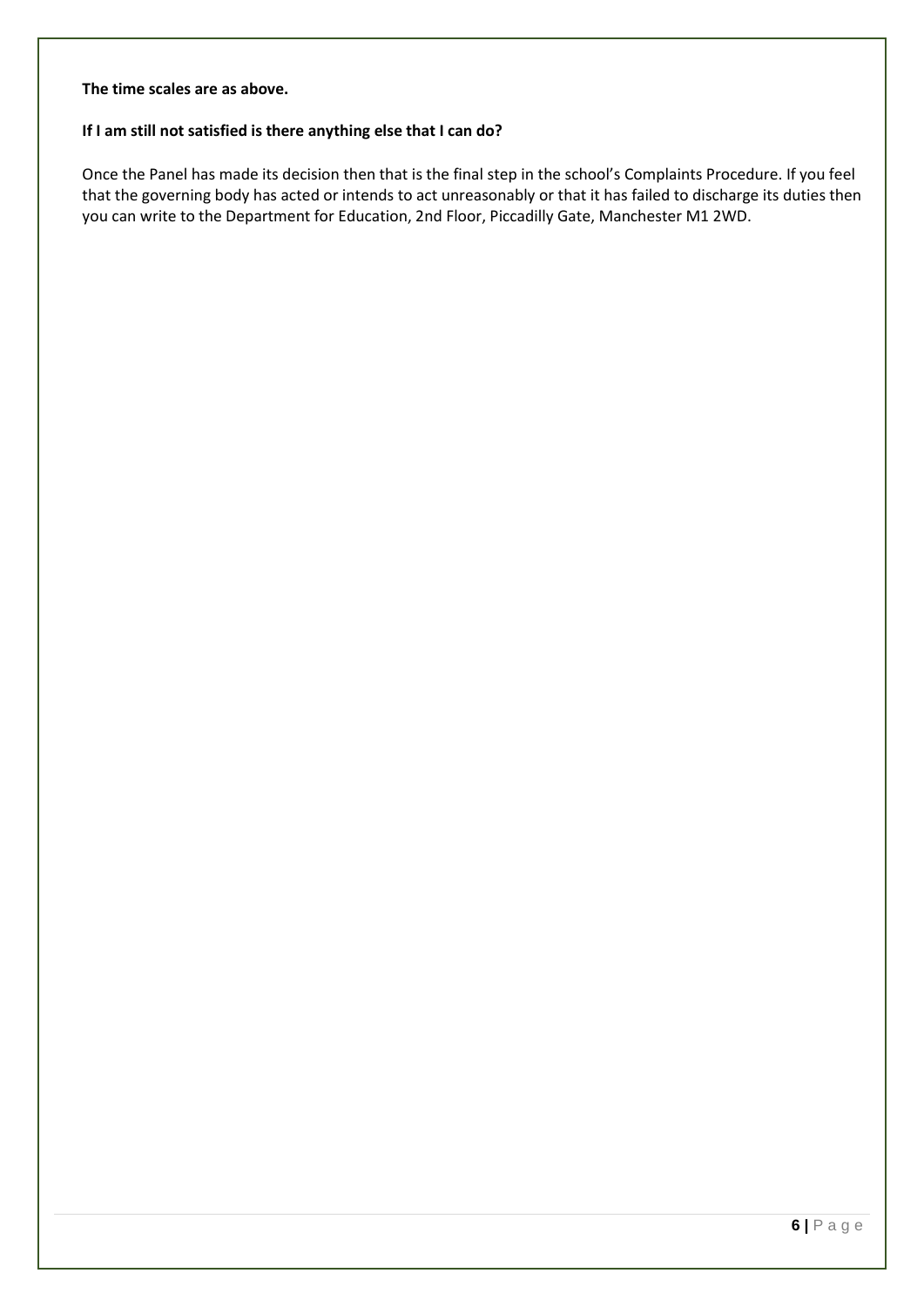

#### **Craven Pupil Referral Service Complaint Form**

It will help us if you use this form to make your complaint but please write a letter if you prefer, covering all the points on the form. Please continue your answers on a separate sheet if there is not enough space on this form. When you have filled in the form, send it to The Headteacher or Chair of the Governing Body Mr John Savage, Craven Pupil Referral Service, Keighley Road, Skipton, BD23 2QS, if you need any help completing this form please contact the school.

We will only process your personal data in order to respond to your complaints. In general, it will be used for administrative and statistical purposes.

| Your name                                                                                   | $Mr \Box$<br>$MS \Box$<br>Mrs $\Box$                                                     |  |  |  |  |
|---------------------------------------------------------------------------------------------|------------------------------------------------------------------------------------------|--|--|--|--|
|                                                                                             |                                                                                          |  |  |  |  |
|                                                                                             |                                                                                          |  |  |  |  |
|                                                                                             |                                                                                          |  |  |  |  |
| Your<br>address                                                                             |                                                                                          |  |  |  |  |
|                                                                                             |                                                                                          |  |  |  |  |
|                                                                                             | Postcode                                                                                 |  |  |  |  |
|                                                                                             |                                                                                          |  |  |  |  |
| Daytime tel.<br>no.                                                                         | Mobile tel. no.                                                                          |  |  |  |  |
| Email                                                                                       |                                                                                          |  |  |  |  |
| address                                                                                     |                                                                                          |  |  |  |  |
|                                                                                             |                                                                                          |  |  |  |  |
| Do you have any special requirements, for<br>example if English is not your first language, |                                                                                          |  |  |  |  |
| disabilities?                                                                               |                                                                                          |  |  |  |  |
|                                                                                             |                                                                                          |  |  |  |  |
|                                                                                             |                                                                                          |  |  |  |  |
|                                                                                             |                                                                                          |  |  |  |  |
|                                                                                             | Have you contacted the school about this matter before?<br>Yes $\Box$<br>No <sub>1</sub> |  |  |  |  |
|                                                                                             | If yes, who did you contact, when and how?                                               |  |  |  |  |
|                                                                                             |                                                                                          |  |  |  |  |
|                                                                                             |                                                                                          |  |  |  |  |
|                                                                                             |                                                                                          |  |  |  |  |
|                                                                                             |                                                                                          |  |  |  |  |
|                                                                                             | Have you received a reply?<br>Yes $\Box$ No $\Box$                                       |  |  |  |  |
| If so, when was this?                                                                       |                                                                                          |  |  |  |  |
|                                                                                             |                                                                                          |  |  |  |  |
|                                                                                             |                                                                                          |  |  |  |  |
|                                                                                             |                                                                                          |  |  |  |  |
|                                                                                             |                                                                                          |  |  |  |  |
|                                                                                             |                                                                                          |  |  |  |  |
|                                                                                             | 7   P a g e                                                                              |  |  |  |  |
|                                                                                             |                                                                                          |  |  |  |  |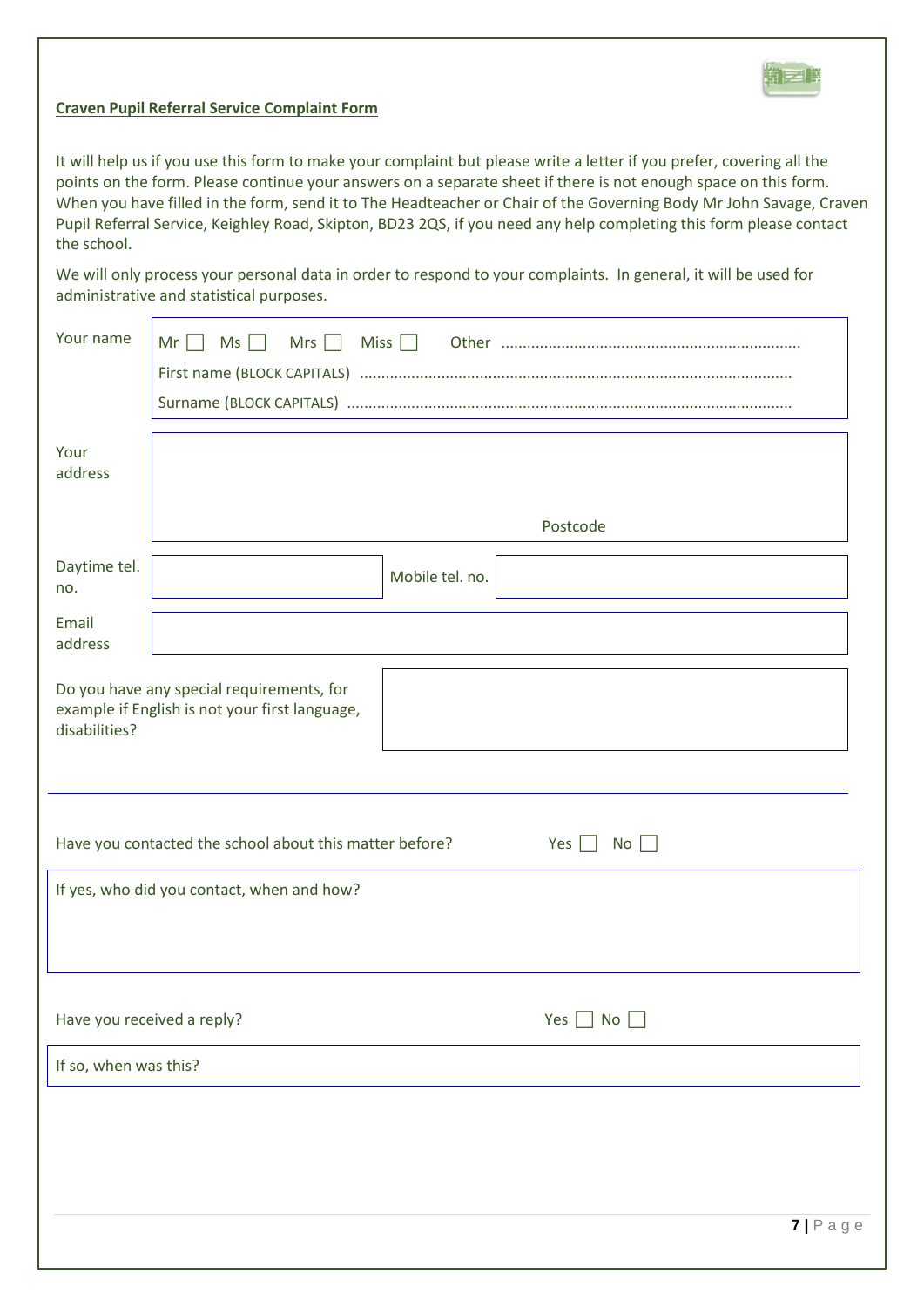| Please explain your complaint and how would you like to see the matter resolved? Please use additional sheets if<br>required.                                                                                  |  |  |  |  |  |
|----------------------------------------------------------------------------------------------------------------------------------------------------------------------------------------------------------------|--|--|--|--|--|
|                                                                                                                                                                                                                |  |  |  |  |  |
|                                                                                                                                                                                                                |  |  |  |  |  |
|                                                                                                                                                                                                                |  |  |  |  |  |
| What action, if any have you already taken to try to resolve your complaint? (Who did you speak to and what was<br>the response?)                                                                              |  |  |  |  |  |
|                                                                                                                                                                                                                |  |  |  |  |  |
|                                                                                                                                                                                                                |  |  |  |  |  |
| What actions do you feel might resolve the problem at this stage?                                                                                                                                              |  |  |  |  |  |
|                                                                                                                                                                                                                |  |  |  |  |  |
|                                                                                                                                                                                                                |  |  |  |  |  |
|                                                                                                                                                                                                                |  |  |  |  |  |
| Please use additional sheets if required.                                                                                                                                                                      |  |  |  |  |  |
|                                                                                                                                                                                                                |  |  |  |  |  |
| If you have any documents to support your complaint, please send them with this form. Please tick the box if you<br>would like them returned<br>to you. $\Box$                                                 |  |  |  |  |  |
| We will send an acknowledgement within 5 working days of receiving your communication and will tell you what is<br>happening. If a further response is required, this should reach you within 20 working days. |  |  |  |  |  |
| <b>FOR OFFICE USE ONLY</b>                                                                                                                                                                                     |  |  |  |  |  |
| <b>Date Received</b><br>Complaint reference                                                                                                                                                                    |  |  |  |  |  |
| Acknowledgement sent                                                                                                                                                                                           |  |  |  |  |  |
| Substantive reply sent                                                                                                                                                                                         |  |  |  |  |  |
| $8$   Page                                                                                                                                                                                                     |  |  |  |  |  |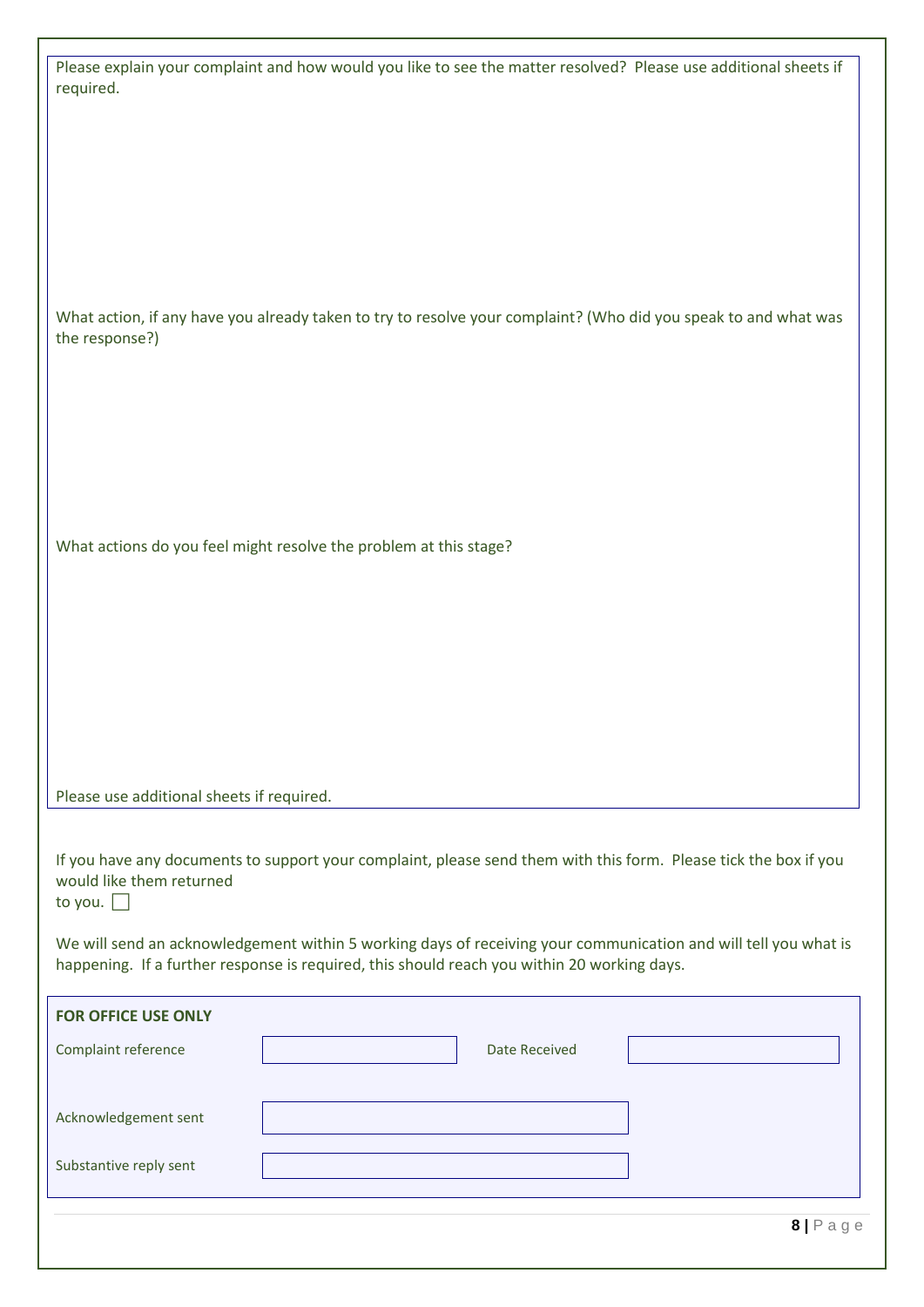# **Compliments**

We strive to work at all times in partnership with the parents/carers of all our students the local community and stakeholders. It is important that you give us feedback on our performance so that we will know when we have done something well or when we need to put things right or improve. Your views help us to evaluate our work. We will be delighted to receive compliments which we will feedback to our students and staff. If at any point you feel that you would like to submit a compliment either do so using the Craven PRS websit[e www.cravenprs.org](http://www.cravenprs.org/) or the form on the next page.

Craven Pupil Referral Service Keighley Road Skipton BD23 2QS

Tel: 01756 630495 Email: [information@cravenprs.org](mailto:information@cravenprs.org)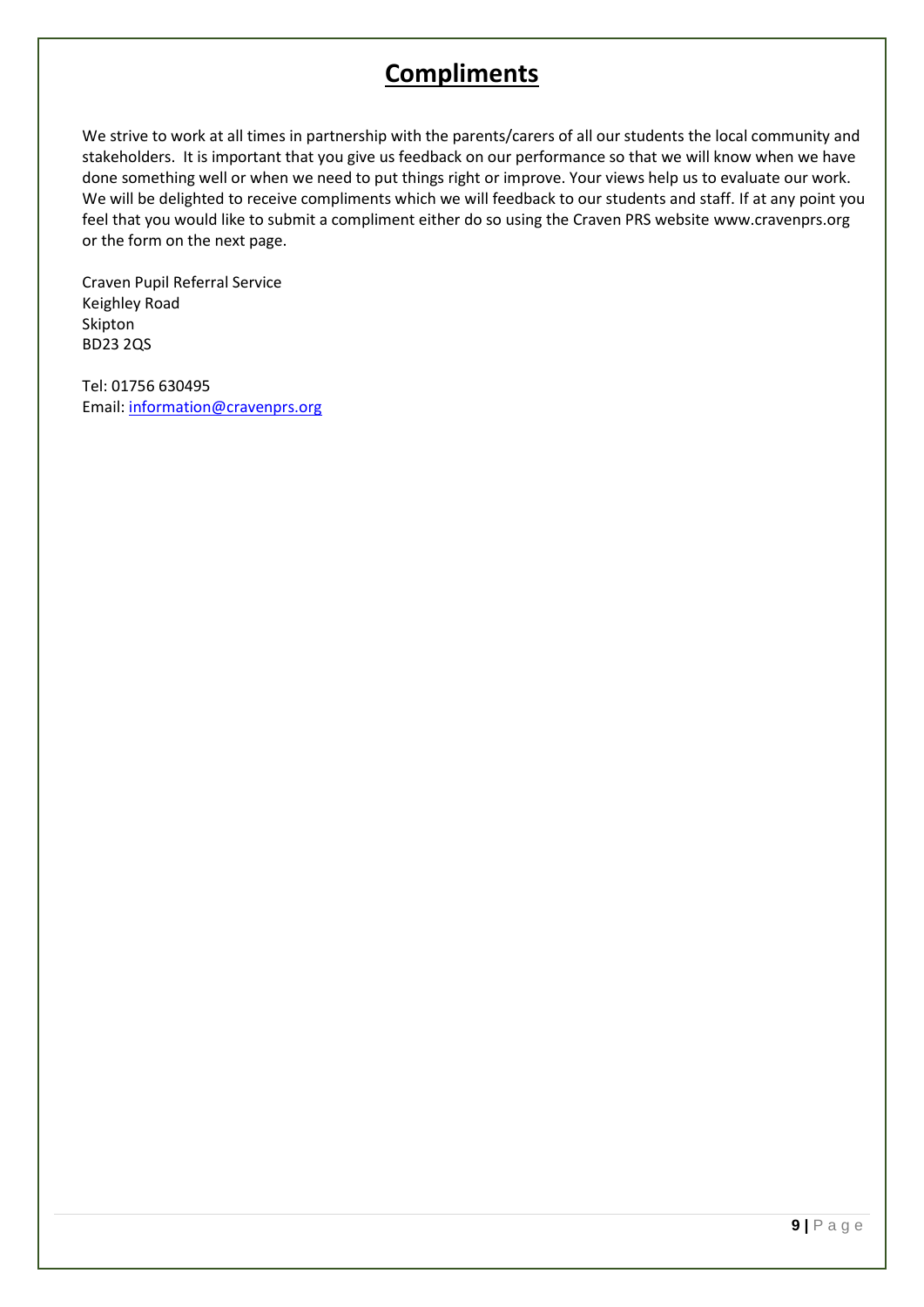# **CRAVEN PUPIL REFERRAL SERVICE**

#### **COMPLIMENTS FORM**

| Please fill in this form if you wish to tell us something good about our school. When you have completed it please return it to: |
|----------------------------------------------------------------------------------------------------------------------------------|
| Headteacher, Craven Pupil Referral Services.                                                                                     |
|                                                                                                                                  |

Your name: \_\_\_\_\_\_\_\_\_\_\_\_\_\_\_\_\_\_\_\_\_\_\_\_\_\_\_\_\_\_\_\_ Mr, Mrs, Miss, Ms, (please delete as appropriate)

Address:

Telephone number:\_\_\_\_\_\_\_\_\_\_\_\_\_\_\_\_\_\_\_\_\_\_\_\_\_\_\_\_\_

Have you already shared this with anyone?

 $Yes \Box No \Box$ 

Who did you speak to?

What did you like about our work?

What would you like us to do with the information?

**Thank you for making the effort to complete this form. Everyone enjoys a pat on the back! We will celebrate our good work by telling our students, staff and parents.** 第三峰